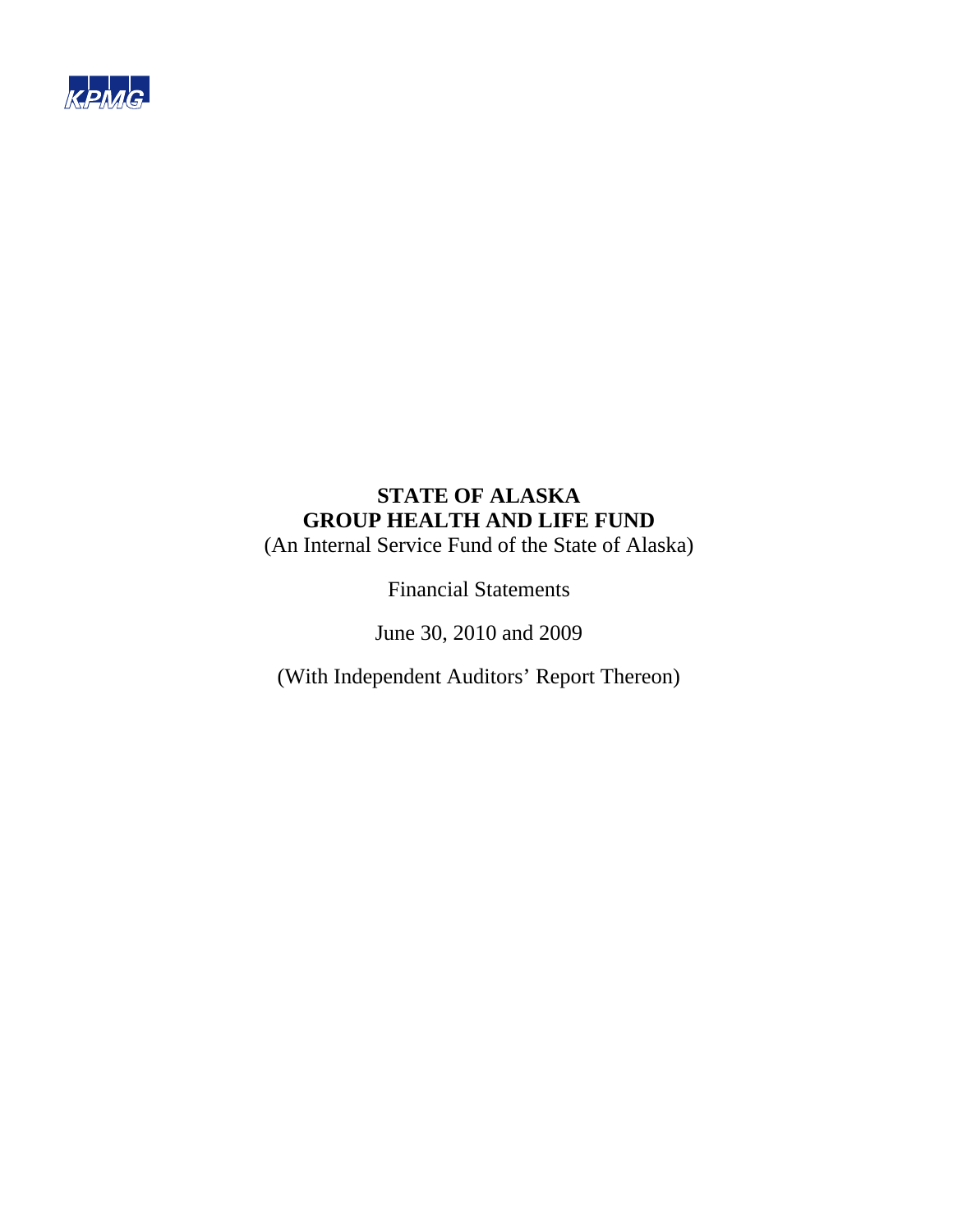# **STATE OF ALASKA GROUP HEALTH AND LIFE FUND**

(An Internal Service Fund of the State of Alaska)

June 30, 2010 and 2009

# **Table of Contents**

|                                                             | Page(s)   |
|-------------------------------------------------------------|-----------|
| <b>Independent Auditors' Report</b>                         |           |
| Management's Discussion and Analysis                        | $2 - 6$   |
| <b>Statements of Net Assets</b>                             |           |
| Statements of Revenues, Expenses, and Changes in Net Assets | 8         |
| <b>Statements of Cash Flows</b>                             | 9         |
| <b>Notes to Financial Statements</b>                        | $10 - 19$ |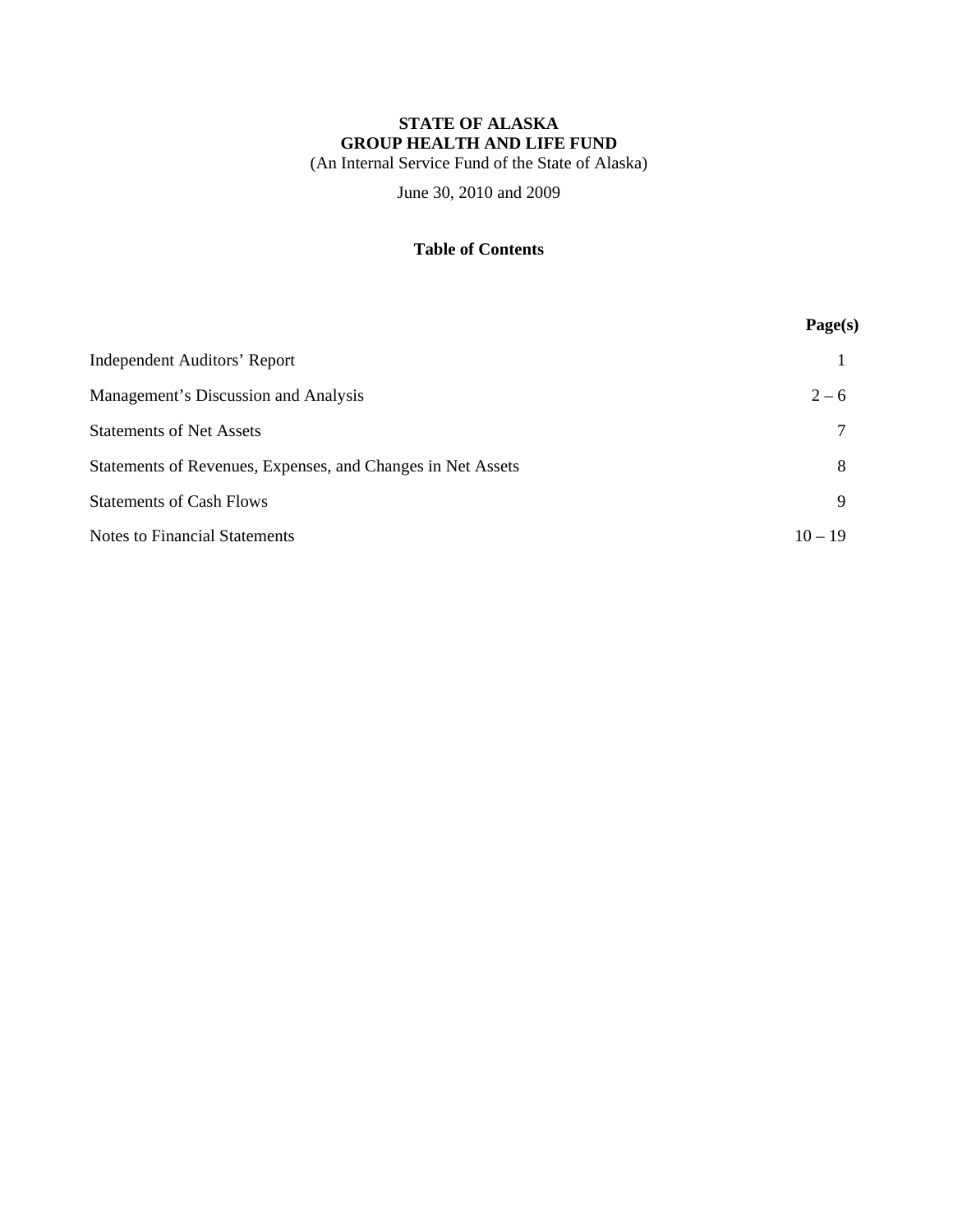

**KPMG LLP** Suite 600 701 West Eighth Avenue Anchorage, AK 99501

## **Independent Auditors' Report**

Division of Retirement and Benefits and Members of the Alaska Retirement Management Board State of Alaska Group Health and Life Fund:

We have audited the accompanying statements of net assets of the State of Alaska Group Health and Life Fund (Plan), an Internal Service Fund of the State of Alaska, as of June 30, 2010 and 2009, and the related statements of revenues, expenses, and changes in net assets, and cash flows for the years then ended. These financial statements are the responsibility of the Plan's management. Our responsibility is to express an opinion on these financial statements based on our audits.

We conducted our audits in accordance with auditing standards generally accepted in the United States of America. Those standards require that we plan and perform the audits to obtain reasonable assurance about whether the financial statements are free of material misstatement. An audit includes consideration of internal control over financial reporting as a basis for designing audit procedures that are appropriate in the circumstances, but not for the purpose of expressing an opinion on the effectiveness of the internal control over financial reporting. Accordingly, we express no such opinion. An audit also includes examining, on a test basis, evidence supporting the amounts and disclosures in the financial statements, assessing the accounting principles used and significant estimates made by management, as well as evaluating the overall financial statement presentation. We believe that our audits provide a reasonable basis for our opinion.

In our opinion, the financial statements referred to above present fairly, in all material respects, the net assets of the State of Alaska Group Health and Life Fund as of June 30, 2010 and 2009, and the changes in financial position and cash flows for the years then ended in conformity with accounting principles generally accepted in the United States of America.

Management's Discussion and Analysis is not a required part of the financial statements, but is supplementary information required by the Governmental Accounting Standards Board (GASB). We have applied certain limited procedures, which consisted principally of inquiries of management regarding the methods of measurement and presentation of the required supplementary information. However, we did not audit this information and express no opinion on it.

KPMG LLP

October 29, 2010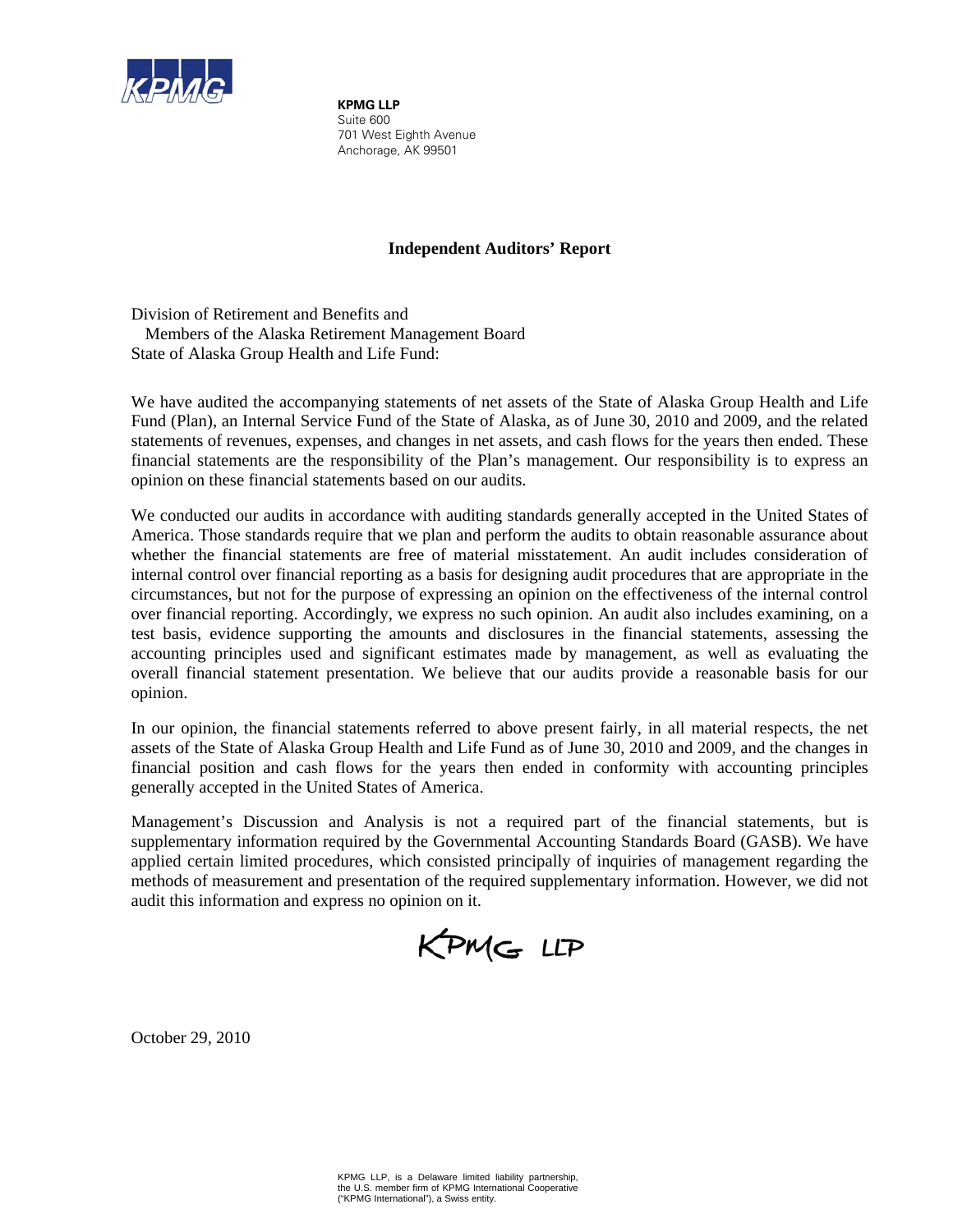Management's Discussion and Analysis

June 30, 2010 and 2009

This section presents management's discussion and analysis (MD&A) of the Group Health and Life Fund's (Plan) financial condition and performance for the years ended June 30, 2010 and 2009. This section is presented as a narrative overview and analysis. Please read the MD&A in conjunction with the financial statements and notes to financial statements to better understand the financial condition and performance of the Plan during the fiscal years ended June 30, 2010 and 2009. Information for fiscal year 2008 is presented for comparative purposes.

## **Financial Highlights**

The Plan's unrestricted net assets as of June 30, 2010 and 2009 are \$19,921,430 and \$30,991,715, respectively.

The Plan's unrestricted net assets as of June 30, 2010 and 2009 decreased by \$11,070,285 or 35.7% and \$7,917,994 or 20.3% from fiscal years 2009 and 2008, respectively.

Total health premiums totaled \$81,098,549 and \$75,267,871 during fiscal years 2010 and 2009; reflecting an increase of \$5,830,678 and \$3,524,861 or 7.7% and 4.9% from fiscal years 2009 and 2008, respectively.

Investment earnings decreased from \$2,014,629 in 2009 to \$1,464,604 in 2010 and decreased from \$2,944,845 in 2008 to \$2,014,629 in 2009; reflecting a decrease of 27.3% and 31.6% in 2009 and 2008, respectively.

Benefit expense totaled \$91,429,449 and \$80,599,402 during fiscal years 2010 and 2009; reflecting an increase of \$10,830,047 and \$13,716,714 or 13.4% and 20.5% from fiscal years 2009 and 2008, respectively.

#### **Overview of the Financial Statements**

This discussion and analysis is intended to serve as an introduction to the Plan's basic financial statements. The Plan's basic financial statements are comprised of four components: (1) statement of net assets, (2) statement of revenues, expenses and changes in net assets, (3) statement of cash flows, and (4) notes to financial statements.

*Statement of Net Assets* – This statement presents information regarding the Plan's assets, liabilities, and resulting unrestricted net assets. Net assets represent the total amount of assets less the total amount of liabilities.

*Statement of Revenues, Expenses, and Changes in Net Assets* – This statement presents how the Plan's net assets changed during the fiscal years ended June 30, 2010 and 2009 as a result of health premiums, investment income, and operating expenses.

*Statement of Cash Flows* – This statement presents cash flows from operations and investing activities. The Plan presents its cash flows statement using the direct method for reporting cash received and disbursed during the fiscal year.

The above statements represent resources available for investment and payment of benefits as of June 30, 2010 and 2009, and the sources and uses of those funds during fiscal years 2010 and 2009.

*Notes to Financial Statements* –The notes to financial statements are an integral part of the financial statements and provide additional detailed information and schedules that is essential to a full understanding of the Plan's financial statements.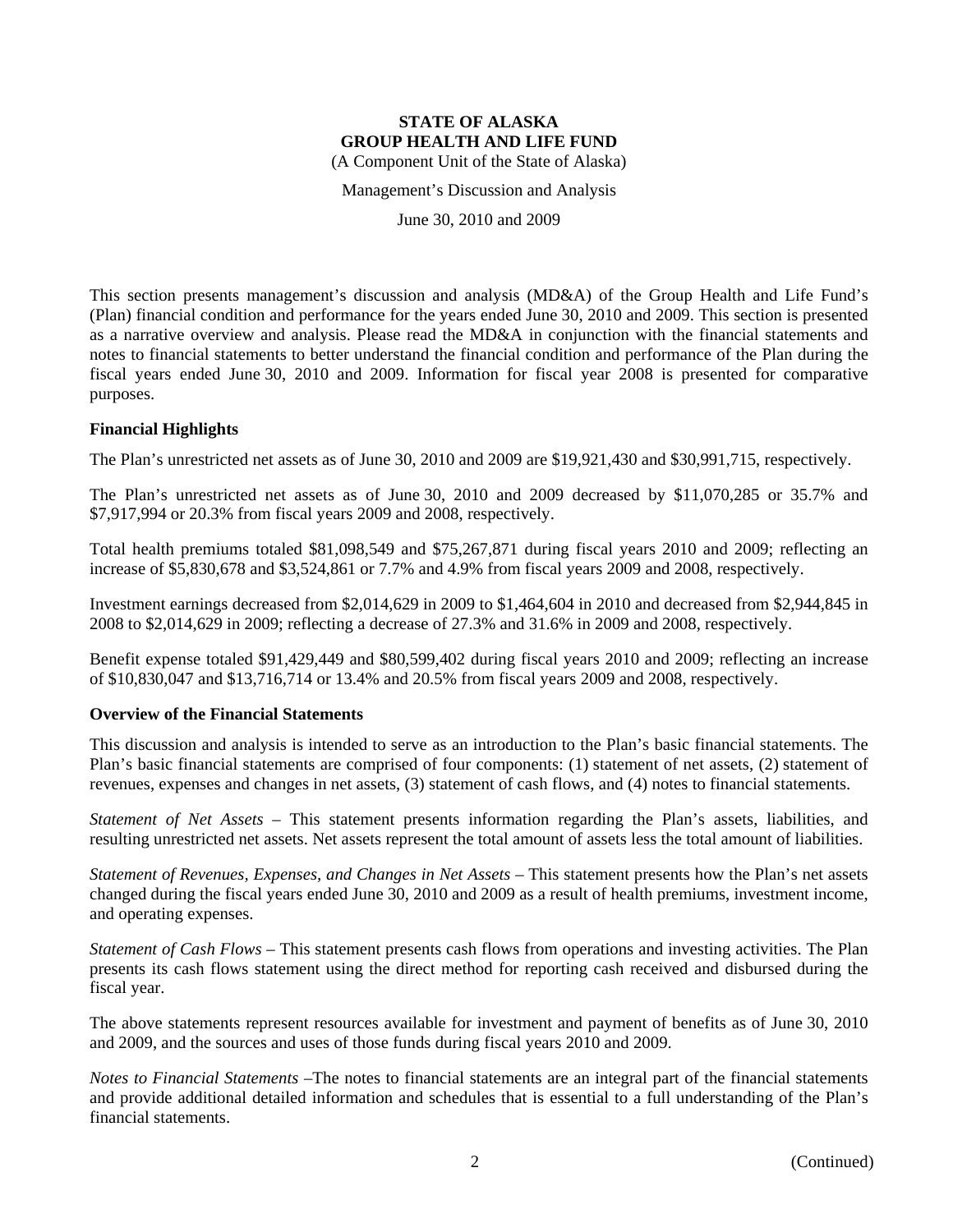Management's Discussion and Analysis

June 30, 2010 and 2009

## **Condensed Financial Information**

| <b>Net Assets</b>                   |    |            |            |                     |               |            |
|-------------------------------------|----|------------|------------|---------------------|---------------|------------|
|                                     |    |            |            | Increase/(decrease) |               |            |
| <b>Description</b>                  |    | 2010       | 2009       | Amount              | Percentage    | 2008       |
| Assets:                             |    |            |            |                     |               |            |
| Cash and cash equivalents           | \$ | 35,299,978 | 44,741,173 | (9,441,195)         | $(21.1)\%$ \$ | 50,671,346 |
| Receivables                         |    | 36,447     | 15,027     | 21,420              | 142.5         | 75,888     |
| Other assets                        |    | 840,649    | 840.649    |                     |               |            |
| Total assets                        |    | 36,177,074 | 45,596,849 | (9,419,775)         | (20.7)        | 50,747,234 |
| Liabilities:                        |    |            |            |                     |               |            |
| Claims payable                      |    | 15,266,619 | 12,491,742 | 2,774,877           | 22.2          | 10,627,127 |
| Due to State of Alaska General Fund |    | 786.149    | 1,341,286  | (555, 137)          | (41.4)        | 609,813    |
| Accrued expenses                    |    | 202,876    | 772,106    | (569, 230)          | (73.7)        | 600,585    |
| Total liabilities                   |    | 16,255,644 | 14,605,134 | 1,650,510           | 11.3          | 11,837,525 |
| Net assets                          | \$ | 19,921,430 | 30,991,715 | (11,070,285)        | $(35.7)\%$ \$ | 38,909,709 |

|                                                          |                         | <b>Changes in Net Assets</b> |                      |               |                       |
|----------------------------------------------------------|-------------------------|------------------------------|----------------------|---------------|-----------------------|
|                                                          |                         |                              | Increase/(decrease)  |               |                       |
| <b>Description</b>                                       | 2010                    | 2009                         | Amount               | Percentage    | 2008                  |
| Net assets, beginning of year                            | \$<br>30,991,715        | 38,909,709                   | (7,917,994)          | $(20.3)\%$ \$ | 34,531,621            |
| Operating revenues:<br>Health premiums<br>Other revenues | 81,098,549<br>1,720,541 | 75,267,871<br>744,868        | 5,830,678<br>975,673 | 7.7<br>131.0  | 71,743,010<br>716,385 |
| Total operating revenues                                 | 82,819,090              | 76,012,739                   | 6,806,351            | 9.0           | 72,459,395            |
| Operating deductions:                                    |                         |                              |                      |               |                       |
| <b>Benefits</b>                                          | 91,429,449              | 80,599,402                   | 10,830,047           | 13.4          | 66,882,688            |
| Administrative                                           | 3,924,530               | 5,345,960                    | (1,421,430)          | (26.6)        | 4,143,464             |
| Total operating deductions                               | 95,353,979              | 85,945,362                   | 9,408,617            | 10.9          | 71,026,152            |
| Operating (loss) income                                  | (12, 534, 889)          | (9,932,623)                  | (2,602,266)          | 26.2          | 1,433,243             |
| Nonoperating revenues:                                   |                         |                              |                      |               |                       |
| Net investment income                                    | 1,464,604               | 2,014,629                    | (550, 025)           | (27.3)        | 2,944,845             |
| Change in net assets                                     | (11,070,285)            | (7,917,994)                  | (3,152,291)          | 39.8          | 4,378,088             |
| Net assets, end of year                                  | \$<br>19,921,430        | 30,991,715                   | (11,070,285)         | $(35.7)\%$ \$ | 38,909,709            |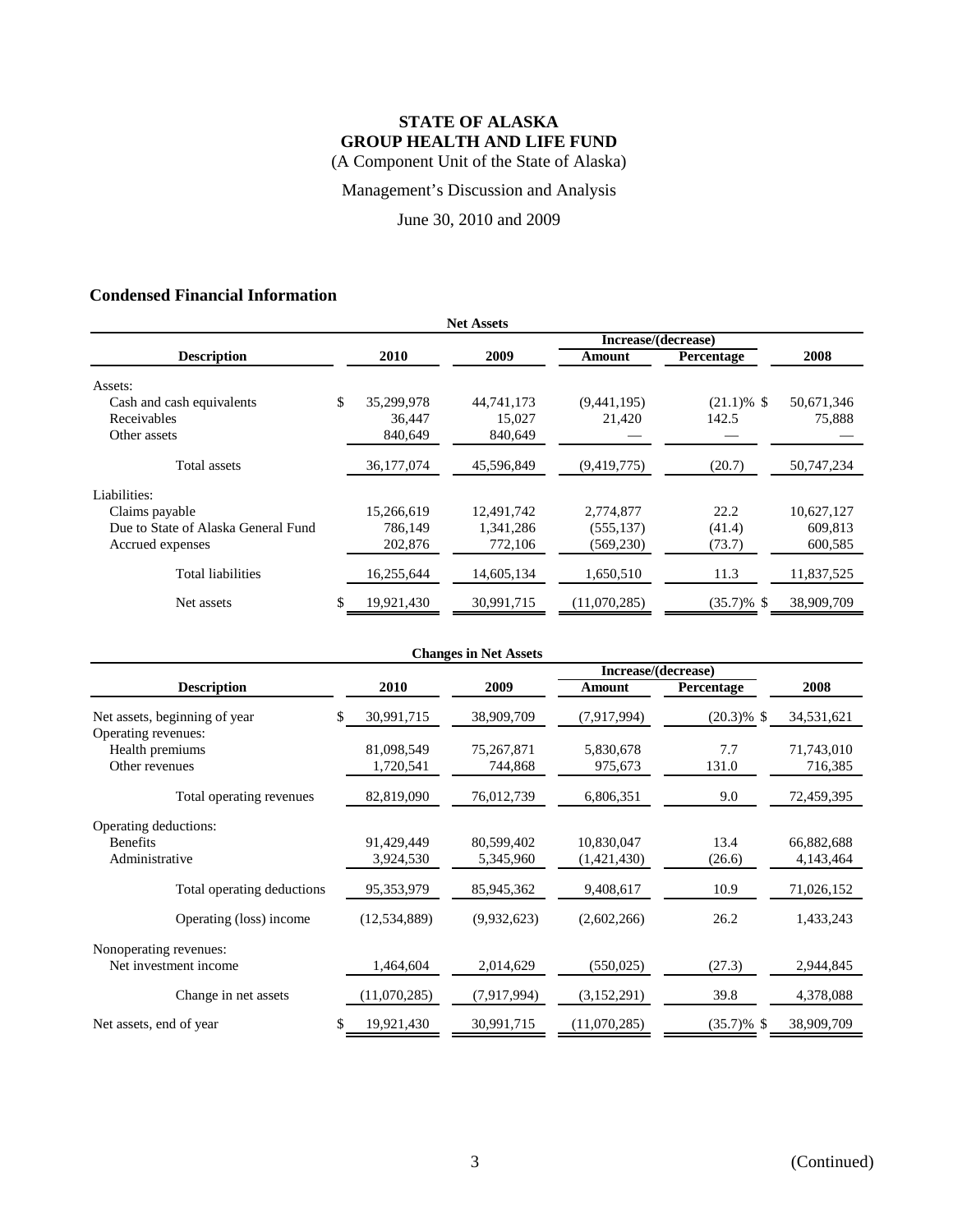Management's Discussion and Analysis

June 30, 2010 and 2009

#### **Financial Analysis of the Plan**

The Statement of Net Assets as of June 30, 2010 and 2009 showed total assets exceeding total liabilities by \$19,921,430 and \$30,991,715, respectively. These amounts represent the total plan net assets held in trust for healthcare benefits on each of those dates. The entire amount is available to cover the Plan's obligations to pay healthcare benefits for its members and their beneficiaries.

These amounts also represent a decrease in net assets of \$11,070,285 or 35.7% and \$7,917,994 or 20.3% over fiscal years 2009 and 2008, respectively. Over the long term, healthcare premiums collected and investment income earned are expected to cover all claims costs. With continued increases in healthcare costs, the Plan must continue to accumulate assets to meet current and future claims costs.

## **Premium Calculations**

The overall objective of the Plan is to have sufficient funds to meet claim costs. The premiums are recommended each year by the Division of Retirement and Benefits' (Division) benefit consultant with the governing body's concurrence and the Administrator's approval. Premiums are based on the Plan's fiscal year. The benefit consultant reviews the historical claims experience and administrative costs and uses that data to estimate trends to recommend premiums for the next fiscal year.

#### **Healthcare Premiums and Investment Income**

The revenues required to fund healthcare benefits are accumulated through a combination of employer health premiums, member health premiums, other income, and net investment income.

|                           | <b>Revenues</b> |            |                     |                   |            |  |
|---------------------------|-----------------|------------|---------------------|-------------------|------------|--|
|                           |                 |            | Increase/(decrease) |                   |            |  |
|                           | 2010            | 2009       | Amount              | <b>Percentage</b> | 2008       |  |
| Health insurance premiums | 81,098,549      | 75,267,871 | 5,830,678           | 7.7%              | 71,743,010 |  |
| Other income              | 1,720,541       | 744,868    | 975.673             | 131.0             | 716,385    |  |
| Net investment income     | 1.464.604       | 2,014,629  | (550, 025)          | (27.3)            | 2,944,845  |  |
| Total                     | 84,283,694      | 78,027,368 | 6,256,326           | 8.0%              | 75,404,240 |  |

Over the long term, health premiums earned and net investment income is expected to cover all costs of the Plan.

Healthcare premiums increased from \$867 per month per person in fiscal year 2009 to \$910 per month per person in fiscal year 2010. Premiums were \$851 in fiscal year 2008. Increases to health premiums are the result of rising healthcare costs related to covered benefits. Premiums are based on historical and anticipated experience. During fiscal year 2010, there was also a net increase of approximately 100 members over fiscal year 2009.

Net investment income decreased by \$550,025 or 27.3% from amounts recorded in fiscal year 2009 and decreased by \$930,216 or 31.6% from amounts recorded in fiscal year 2008. In both fiscal years 2009 and 2010, the decrease was due to lower returns on investments as well as a lower invested balance from higher healthcare costs. The Group Health and Life Fund is invested in the General Fund and Other Non Segregated Investments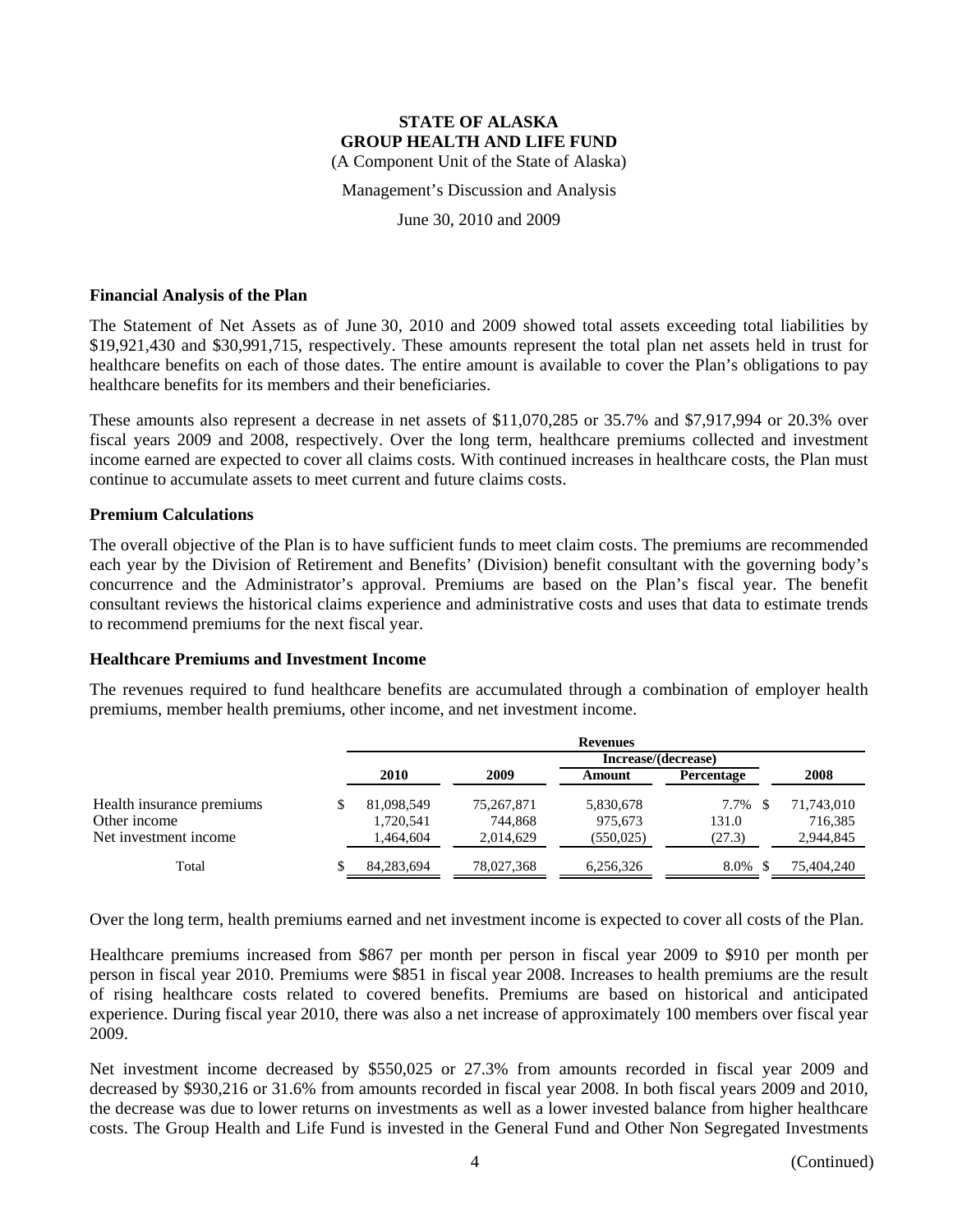Management's Discussion and Analysis

June 30, 2010 and 2009

(GeFONSI). The GeFONSI is an investment pool managed by the State of Alaska Treasury Division in the Department of Revenue. For Fiscal Year 2010 and 2009, the GeFONSI investments generated 3.38% and 4.24% rate of return. The GeFONSI annualized rate or return was 4.49% over the last three years and 4.39% over the last five years. The invested balance decreased \$9,441,195 in fiscal year 2010, and decreased \$5,930,173 and increased \$3,274,987 in fiscal years 2009 and 2008, respectively.

#### **Benefits and Expenses**

The primary expense of the Plan is the payment of healthcare benefits. These benefit costs and the cost of administering the Plan comprises the costs of operation.

Benefit expense increased \$10,830,047 and \$13,716,714 or 13.4% and 20.5% from fiscal years 2009 and 2008. The increases in fiscal years 2010 and 2009 were due to increasing healthcare costs and an increase in covered members.

|                     | <b>Expenses</b> |            |                     |                   |            |  |  |
|---------------------|-----------------|------------|---------------------|-------------------|------------|--|--|
|                     |                 |            | Increase/(decrease) |                   |            |  |  |
|                     | 2010            | 2009       | Amount              | <b>Percentage</b> | 2008       |  |  |
| Healthcare benefits | 91,429,449      | 80,599,402 | 10,830,047          | 13.4% \$          | 66,882,688 |  |  |
| Administrative      | 3.924.530       | 5,345,960  | (1,421,430)         | (26.6)            | 4,143,464  |  |  |
| Total               | 95,353,979      | 85,945,362 | 9,408,617           | 10.9%             | 71,026,152 |  |  |

Administrative expenses decreased \$1,421,430 and increased \$1,202,496 or 26.6% and 29.0% from fiscal years 2009 and 2008. The decrease was due to the new contract with the new third party administrator of healthcare benefits whereby the State negotiated a better rate.

 Increases to healthcare benefit expenses are expected in the future. The Plan's benefit consultants have identified and developed premiums necessary to cover the anticipated increased claims costs.

#### **Economic Conditions, Market Environment, and Results**

The overall objective of the Plan is to have sufficient resources available to pay current and future claim costs. The premiums are calculated each fiscal year based on the anticipated claims and administrative costs for the following year. The benefit consultant reviews the historical claims experience and administrative costs and uses that data to estimate trends to develop premiums for the next fiscal year.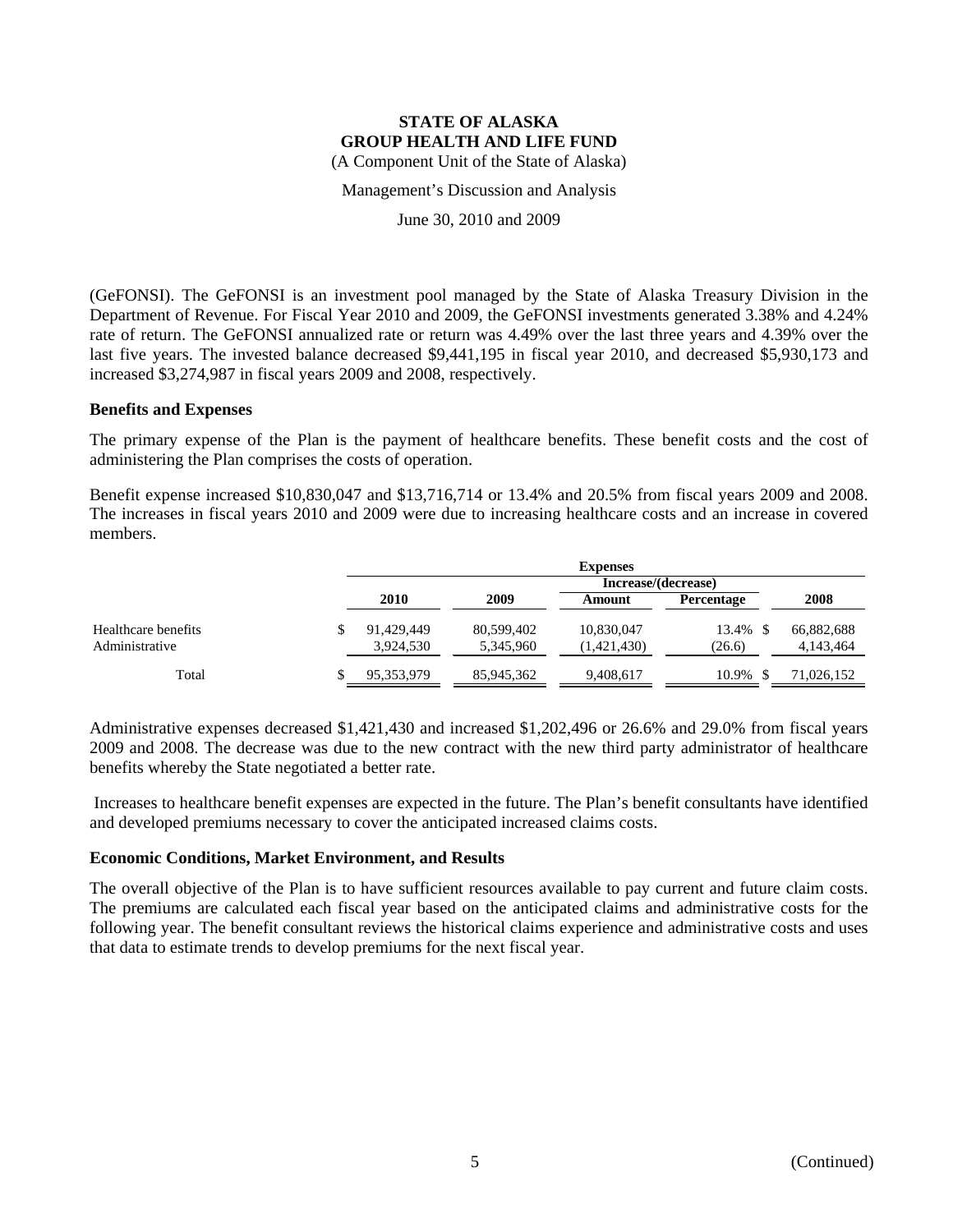Management's Discussion and Analysis

June 30, 2010 and 2009

#### **Requests for Information**

This financial report is designed to provide a general overview of the Plan's financial condition for those with interest in the Plan's finances. Questions concerning any of the information provided in this report or requests for additional financial information should be addressed to:

State of Alaska Group Health and Life Fund Division of Retirement and Benefits, Accounting Section P.O. Box 110203 Juneau, Alaska 99811–0203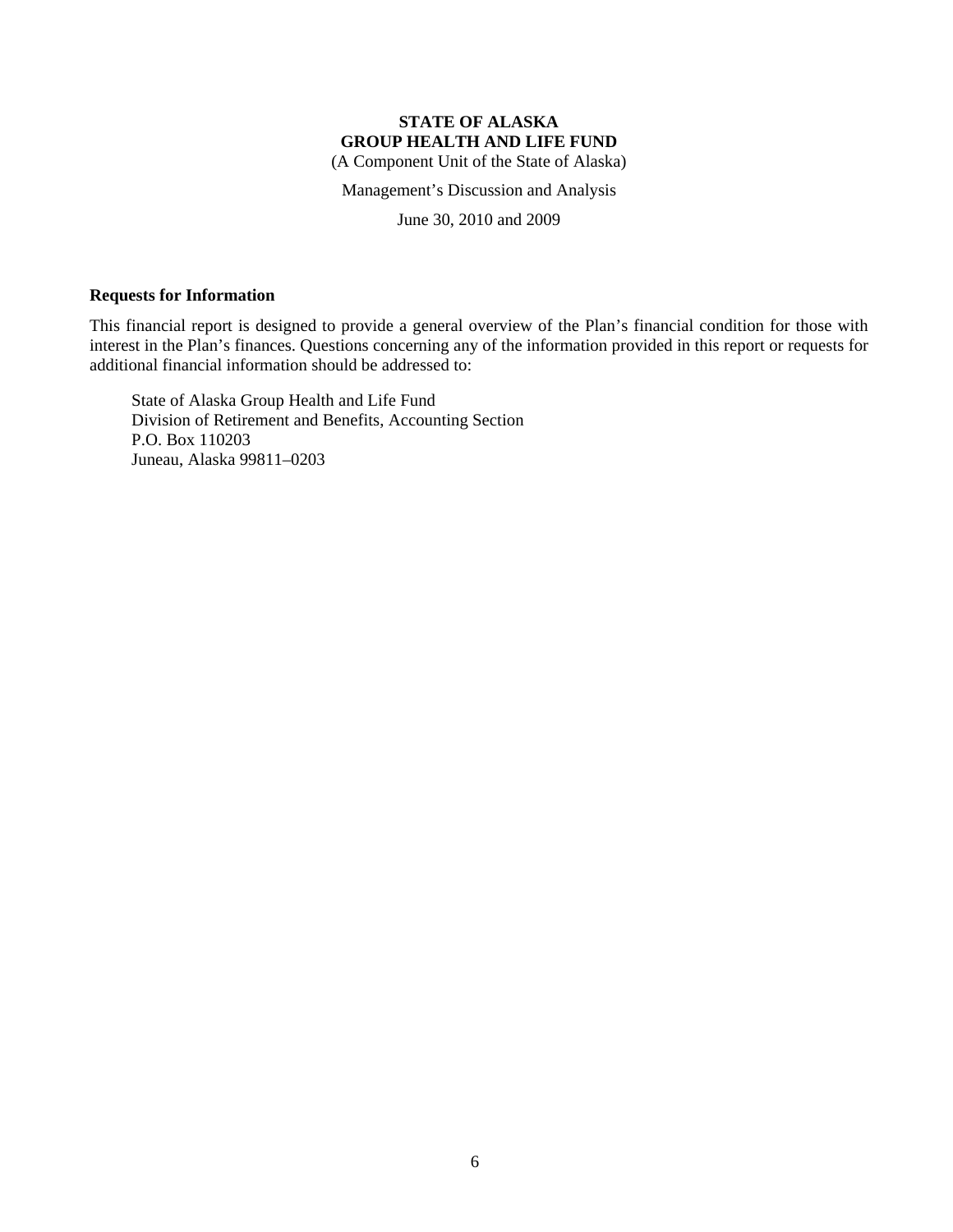# **STATE OF ALASKA GROUP HEALTH AND LIFE FUND**

(An Internal Service Fund of the State of Alaska)

# Statements of Net Assets

## June 30, 2010 and 2009

|                                                      | 2010             | 2009       |
|------------------------------------------------------|------------------|------------|
| Assets:                                              |                  |            |
| Cash and cash equivalents (notes 3 and 4):           |                  |            |
| Investment in State of Alaska General Fund and other |                  |            |
| Nonsegregated Investments Pool                       | \$<br>35,299,978 | 44,741,173 |
| Premiums receivable                                  | 36,447           | 15,027     |
| Other assets                                         | 840,649          | 840,649    |
| Total assets                                         | 36,177,074       | 45,596,849 |
| Liabilities:                                         |                  |            |
| Claims payable (note 5)                              | 15,266,619       | 12,491,742 |
| Due to State of Alaska General Fund (note 2)         | 786,149          | 1,341,286  |
| Accrued expenses                                     | 202,876          | 772,106    |
| <b>Total liabilities</b>                             | 16,255,644       | 14,605,134 |
| Unrestricted net assets                              | 19,921,430       | 30,991,715 |

See accompanying notes to financial statements.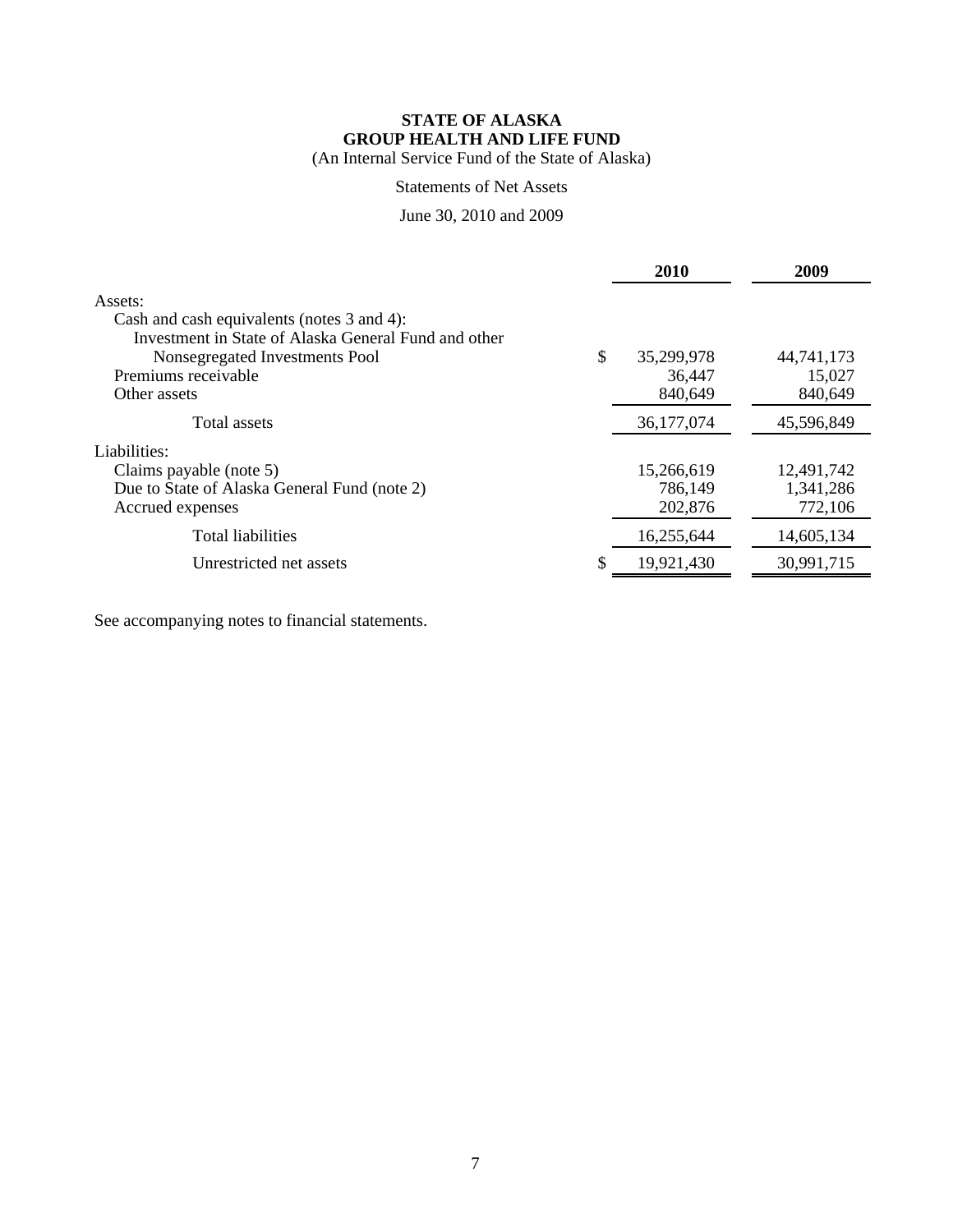# **STATE OF ALASKA GROUP HEALTH AND LIFE FUND**

(An Internal Service Fund of the State of Alaska)

# Statements of Revenues, Expenses, and Changes in Net Assets

Years ended June 30, 2010 and 2009

|                                                                                            | 2010                                      | 2009                      |
|--------------------------------------------------------------------------------------------|-------------------------------------------|---------------------------|
| Operating revenues:<br>Employer health premiums<br>Member health premiums<br>Cobra subsidy | \$<br>66,004,308<br>15,094,241<br>129,425 | 61,490,471<br>13,777,400  |
| Other<br>Total operating revenues                                                          | 1,591,116<br>82,819,090                   | 744,868<br>76,012,739     |
| Operating expenses:<br><b>Benefits</b><br>Administrative                                   | 91,429,449<br>3,924,530                   | 80,599,402<br>5,345,960   |
| Total operating expenses<br><b>Operating loss</b>                                          | 95,353,979<br>(12, 534, 889)              | 85,945,362<br>(9,932,623) |
| Nonoperating revenues:<br>Net investment income                                            | 1,464,604                                 | 2,014,629                 |
| Change in net assets                                                                       | (11,070,285)                              | (7,917,994)               |
| Total net assets, beginning of year                                                        | 30,991,715                                | 38,909,709                |
| Total net assets, end of year                                                              | 19,921,430                                | 30,991,715                |

See accompanying notes to financial statements.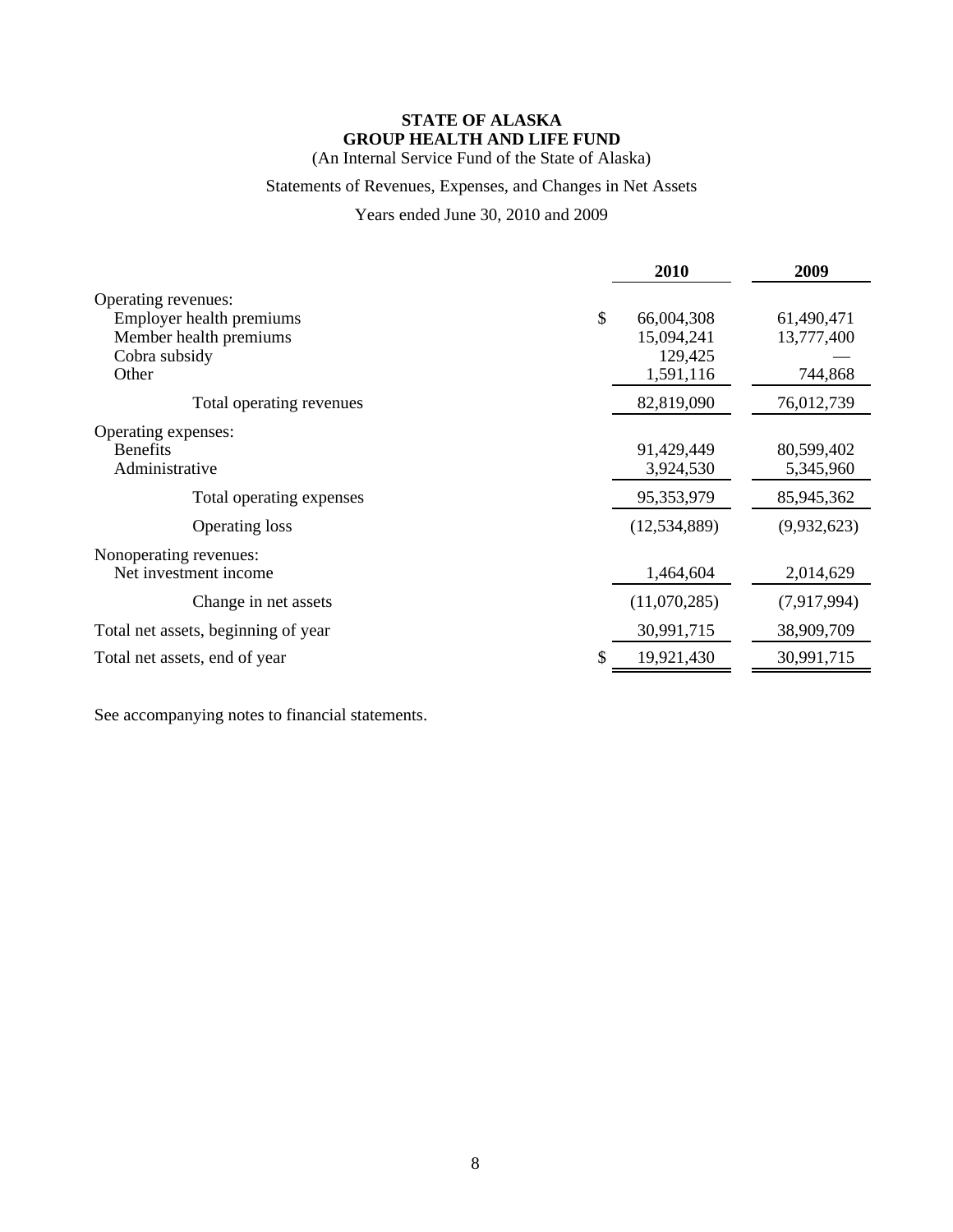# **STATE OF ALASKA GROUP HEALTH AND LIFE FUND**

(An Internal Service Fund of the State of Alaska)

# Statements of Cash Flows

## Years ended June 30, 2010 and 2009

|                                                                                                                                                                                                                                                                                               | 2010                                                                                      | 2009                                                                          |
|-----------------------------------------------------------------------------------------------------------------------------------------------------------------------------------------------------------------------------------------------------------------------------------------------|-------------------------------------------------------------------------------------------|-------------------------------------------------------------------------------|
| Operating activities:<br>Cash received for premiums from the State of Alaska<br>Cash received from others for premiums<br>Cash received from third party administrator<br>Cash payments to third party administrator for benefits<br>Cash payments to employees<br>Cash payments to suppliers | \$<br>80,643,097<br>563,458<br>1,591,116<br>(89, 209, 710)<br>(196, 019)<br>(4, 297, 741) | 74,811,585<br>517,147<br>744,868<br>(78,003,314)<br>(194, 196)<br>(5,820,892) |
| Net cash used by operating activities                                                                                                                                                                                                                                                         | (10, 905, 799)                                                                            | (7,944,802)                                                                   |
| Investing activities:<br>Net investment income received                                                                                                                                                                                                                                       | 1,464,604                                                                                 | 2,014,629                                                                     |
| Net cash provided by investing activities                                                                                                                                                                                                                                                     | 1,464,604                                                                                 | 2,014,629                                                                     |
| Net decrease in cash and cash equivalents                                                                                                                                                                                                                                                     | (9,441,195)                                                                               | (5,930,173)                                                                   |
| Cash and cash equivalents, beginning of year                                                                                                                                                                                                                                                  | 44,741,173                                                                                | 50,671,346                                                                    |
| Cash and cash equivalents, end of year                                                                                                                                                                                                                                                        | 35,299,978                                                                                | 44,741,173                                                                    |
| Operating activities:<br><b>Operating loss</b><br>Adjustments to reconcile operating income to net cash provided<br>by operating activities:                                                                                                                                                  | \$<br>(12, 534, 889)                                                                      | (9,932,623)                                                                   |
| (Increase) decrease in assets:<br>Premiums receivable<br>Other assets<br>Increase (decrease) in liabilities:                                                                                                                                                                                  | (21, 419)                                                                                 | 60,861<br>(840, 649)                                                          |
| Claims payable<br>Due to State of Alaska General Fund<br>Accrued expenses                                                                                                                                                                                                                     | 3,134,000<br>(555, 138)<br>(928, 353)                                                     | 1,878,000<br>731,473<br>158,136                                               |
| Net cash used by operating activities                                                                                                                                                                                                                                                         | (10, 905, 799)                                                                            | (7,944,802)                                                                   |

See accompanying notes to financial statements.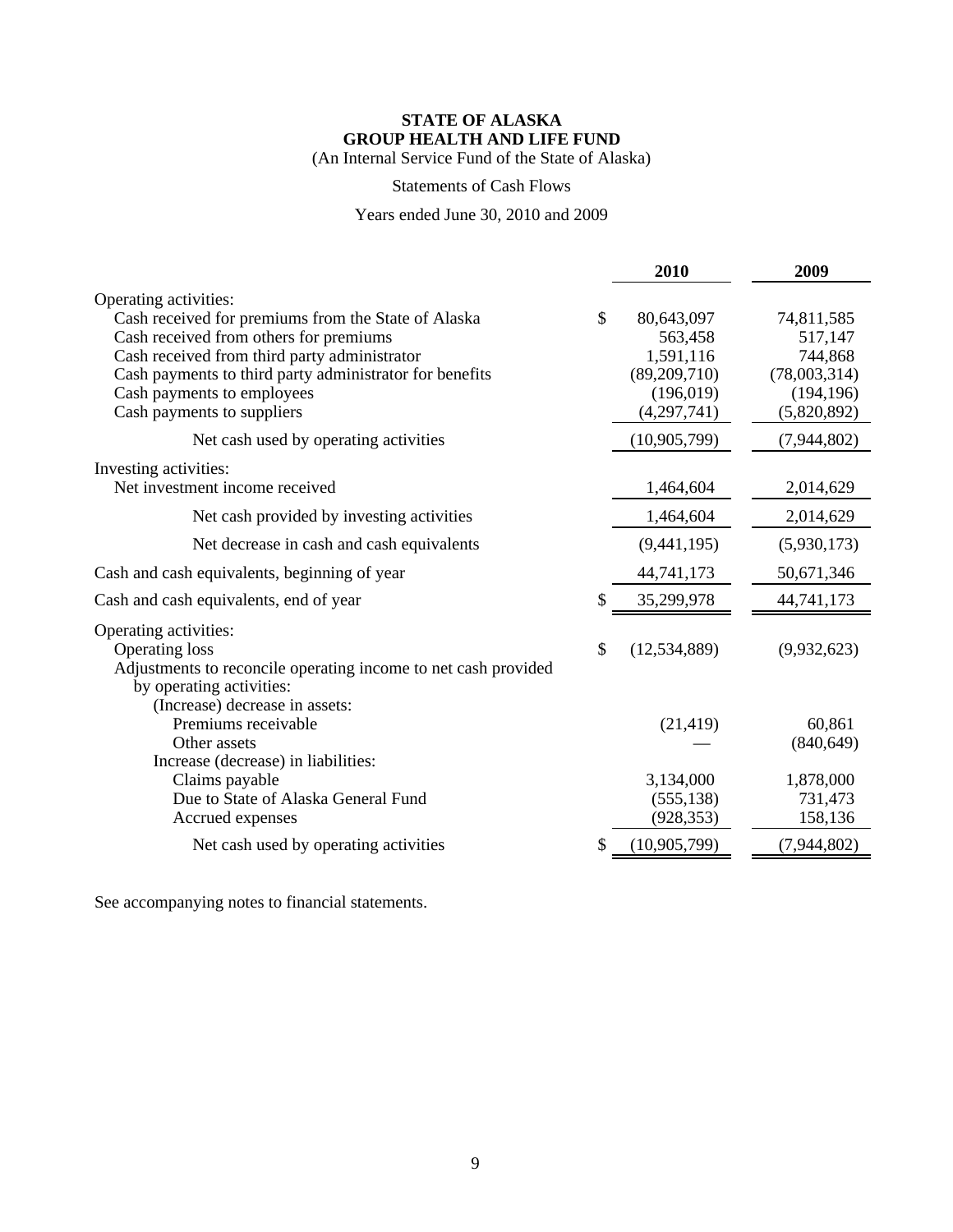Notes to Financial Statements

June 30, 2010 and 2009

## **(1) Description**

The following brief description of the State of Alaska Group Health and Life Fund (Plan), an Internal Service Fund of the State of Alaska (State), is provided for general information purposes only. Participants should refer to the Select Benefits Information Booklet for more complete information.

## *General*

The Plan was established on July 1, 1997, to provide self–insured healthcare benefits to eligible employees of the State of Alaska. The Plan is an internal service fund of the State financial reporting entity and is included as such in the State's comprehensive annual financial report. As of June 30, 2010 and 2009, there were approximately 6,100 and 6,000 employees, excluding dependents, covered by the Plan, respectively.

Prior to July 1, 1997, healthcare benefits for State employees were fully insured through the payment of premiums to an insurance company.

## *Benefits*

The Plan offers medical, dental, vision and audio benefits to eligible State employees and their dependents.

## *Eligibility*

This Plan does not provide benefits to members of the following collective bargaining units, who chose to receive health coverage through a union trust:

- Labor, Trades and Crafts Unit
- Public Safety–Airport Security Unit
- Public Safety–Troopers Unit
- Correspondence Teachers Unit
- Masters Mates and Pilots
- Mt. Edgecumbe Teachers Unit
- General Government Unit

All other permanent and long-term nonpermanent employees of the State are covered by the Plan, including permanent and long-term nonpermanent seasonal and part–time employees who elect coverage.

The Plan also provides coverage for State legislators and elected officials.

## *Flexible Benefits*

Employees who are not covered through a union trust are eligible for flexible healthcare benefits. Under this program, employees are provided benefit credits by the State. Employees can use the benefit credits to purchase the benefits they want. Benefit credits equal the amount that the State contributes towards health benefits for all employees. The amount of benefit credits each employee receives is decided by the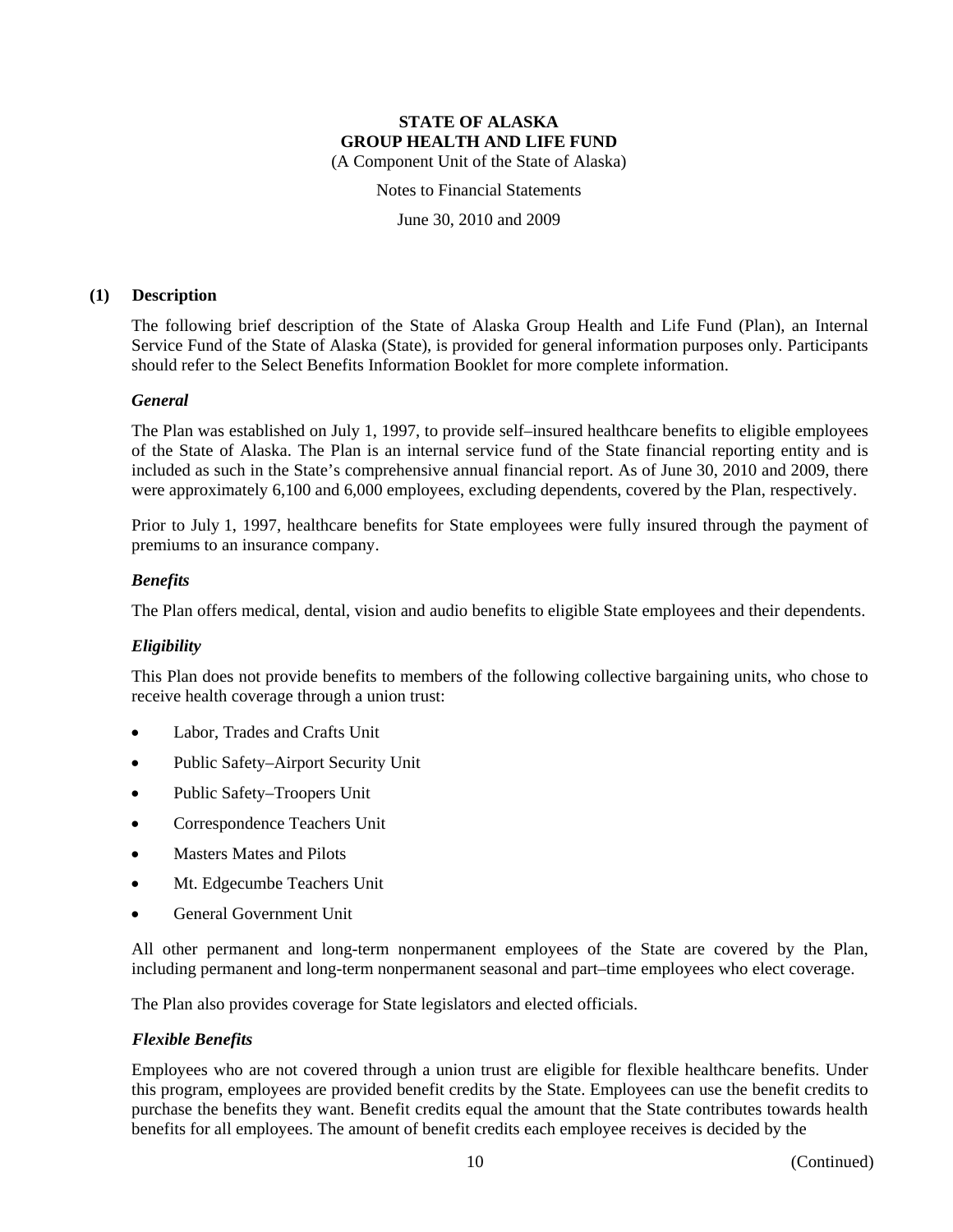Notes to Financial Statements

June 30, 2010 and 2009

## **(1) Description (cont.)**

legislature and/or the appropriate collective bargaining agreement and can be adjusted each year. Each of the available options offers different benefits or pays benefits at different rates. If the cost of the benefit option selected by an employee exceeds the amount of their benefit credits, the difference is funded by the employee through pre–tax payroll deductions. If the cost of the benefit options selected by an employee is less than the amount of their benefit credits, the remaining benefit credits are contributed to a healthcare reimbursement account for that employee.

#### **(2) Summary of Significant Accounting Policies**

## *Basis of Accounting*

The Plan's financial statements are prepared using the economic resources measurement focus and the accrual basis of accounting. Premiums are recognized in the period in which they are due. Benefits are recognized when due and payable.

## *Financial Statement Presentation*

The Plan distinguishes operating revenues and expenses from nonoperating revenues and expenses. Operating revenues and expenses generally result from providing services in connection with the Plan's principal ongoing operations. The principal operating revenues of the Plan are employer and member contributions. Operating expenses for the Plan include benefits and administrative expenses. All revenues and expenses not meeting this definition are reported as nonoperating revenues and expenses.

## *Use of Estimates*

The preparation of financial statements in conformity with U.S. generally accepted accounting principles requires management to make estimates and assumptions that affect the reported amounts of assets and liabilities and disclosure of contingent assets and liabilities at the date of the financial statements and the reported amounts of additions and deductions during the reporting period. Actual results could differ from those estimates.

#### *Investments*

Investments are recorded at fair value. Fair value is "the amount that a plan can reasonably expect to receive for an investment in a current sale between a willing buyer and a willing seller – that is, other than in a forced or liquidation sale." Security transactions are accounted for on a trade date (ownership) basis at the current fair value.

The Plan participates in the State General Fund and Other Nonsegregated Investments (GeFONSI) pool. GeFONSI invests in fixed income securities that are valued each business day using an independent pricing service. Money market funds are valued at amortized cost, which approximates fair value.

GeFONSI investment income is distributed to pool participants if prescribed by statute or if appropriated by state legislature.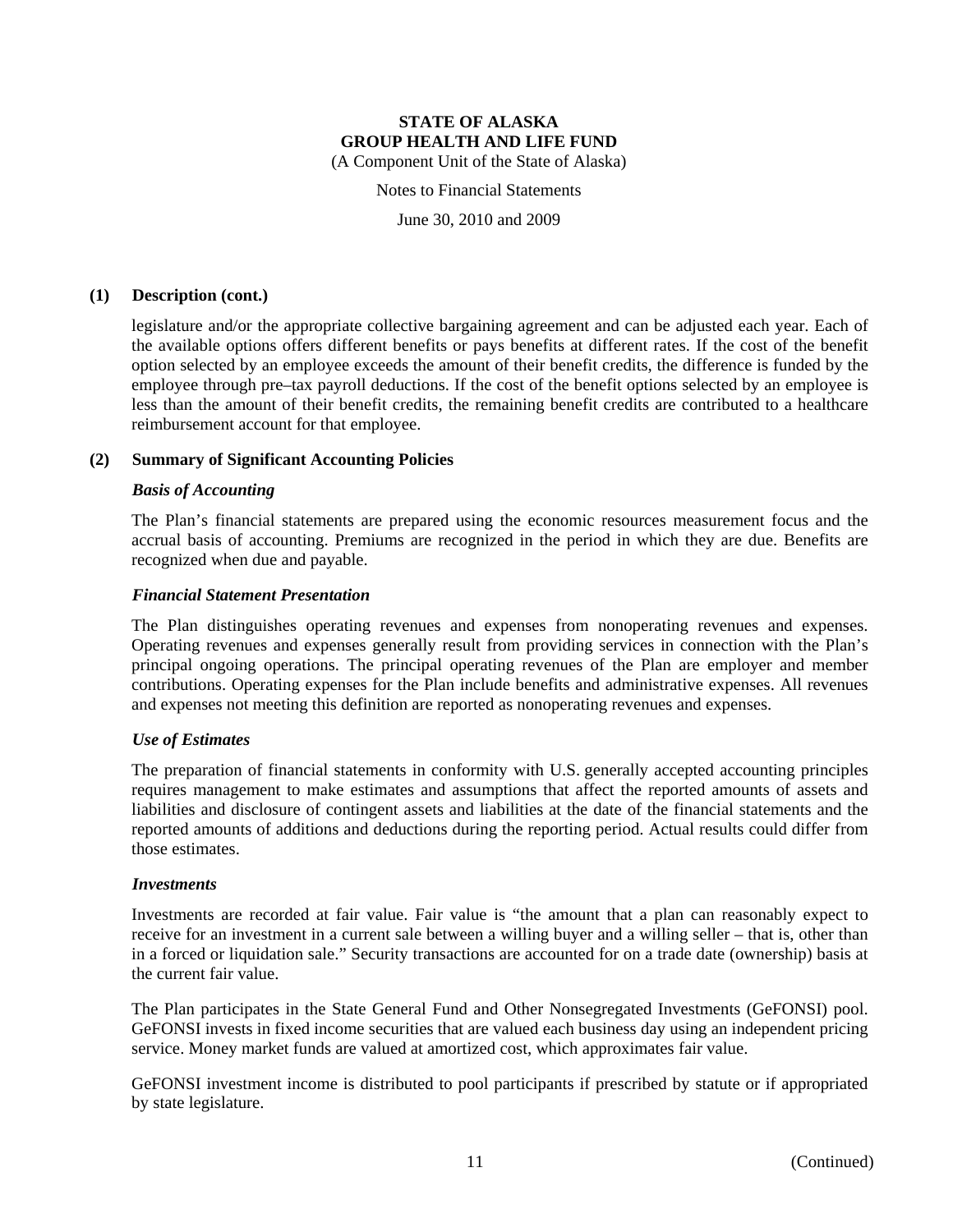Notes to Financial Statements

June 30, 2010 and 2009

## **(2) Summary of Significant Accounting Policies (cont.)**

#### *Statements of Cash Flows*

For purposes of reporting cash flows, cash and cash equivalents include the Plan's investment in the GeFONSI, which includes appreciation (depreciation) at June 30, 2010 and 2009. This investment pool has the general characteristics of a demand deposit account.

#### *Administration*

The Plan is administered by the State's Division of Retirement and Benefits (Division). The Division utilizes the services of a claims administrator, Wells Fargo Insurance Services (Wells Fargo), to process all medical, dental, and prescription drug claims. Some of the managed–care vision benefits provided by the Plan are administered by Vision Service Plan (VSP). Claims were processed by Premera in fiscal year 2009.

#### *Funding*

The Plan is self–insured for all benefits. The Plan's funding policy provides for the collection of premiums from employees, if applicable, and the State. Premium amounts are actuarially determined on an annual basis and adjusted as necessary. The State retains the risk of loss of allowable claims.

#### *Due from (to) State of Alaska General Fund*

Amounts due from (to) the State of Alaska General Fund represent the net difference between amounts paid by the Plan on behalf of others and amounts paid by others on behalf of the Plan.

#### *Federal Income Tax Status*

The Plan is a qualified plan under section 401(a) of the Internal Revenue Code and is exempt from federal income taxes under Section 501(a).

#### **(3) Investments**

The Plan invests in the State's internally managed General Fund and Other Non Segregated Investments pool (GeFONSI). GeFONSI consists of investments in the State's internally managed Short–term and Intermediate–term Fixed Income Pools. Actual investing is performed by investment officers in the State's Department of Revenue, Treasury Division. A complete description of the investment policy for each pool is included in the *Department of Revenue, Treasury Division, Policies and Procedures Manual*.

Assets in the pools are reported at fair value. Investment purchases and sales are recorded on a trade-date basis.

Fixed income securities are valued each business day using prices obtained from a pricing service when such prices are available; otherwise, such securities are valued at the most current sale price or based on a valuation provided by investment managers.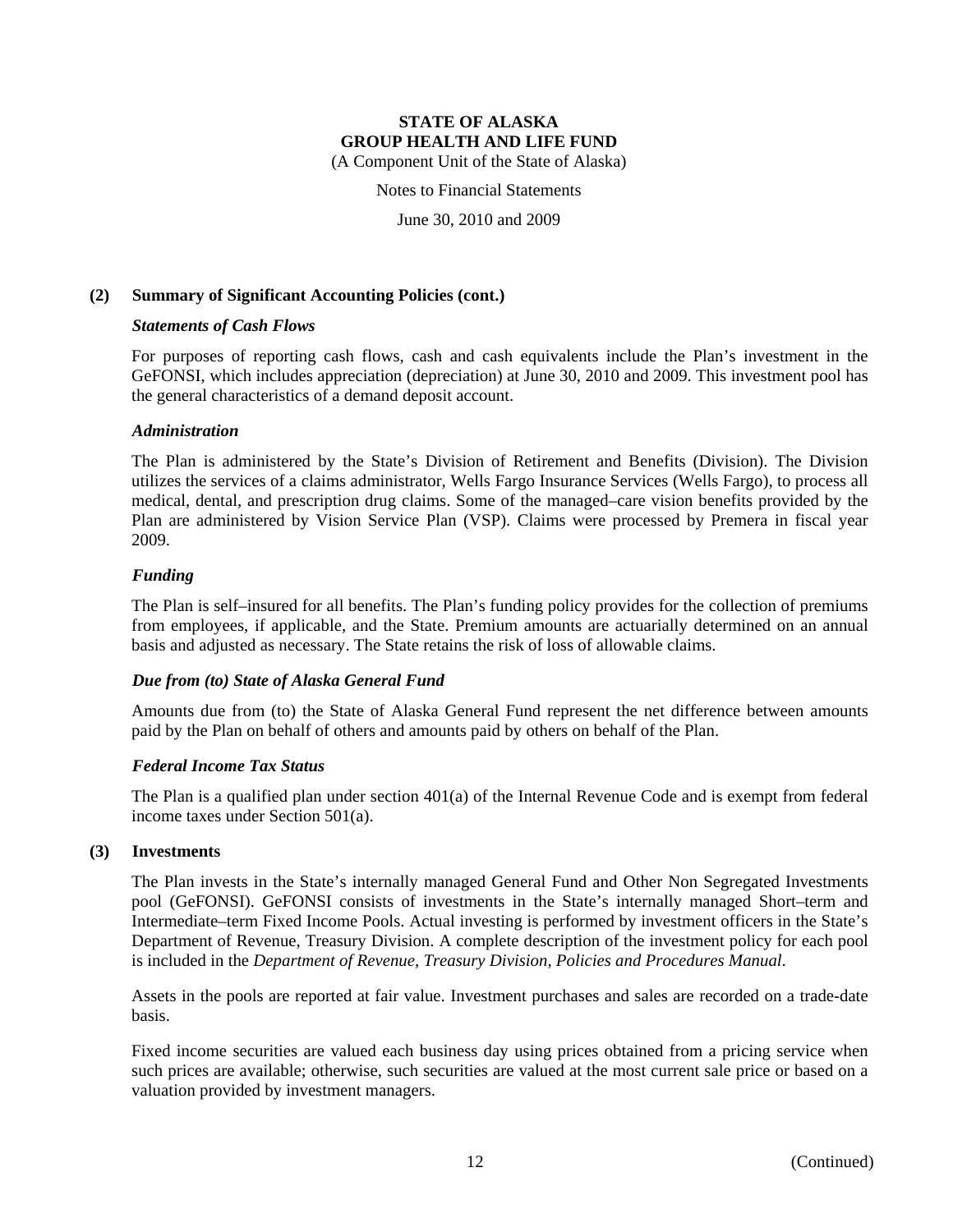Notes to Financial Statements

June 30, 2010 and 2009

## **(3) Investments (cont.)**

The accrual basis of accounting was used for investment income and GeFONSI investment income is distributed to pool participants if prescribed by statute or if appropriated by the state legislature.

At June 30, 2010, the Plan's share of pool investments was as follows:

|                                                           | Fair value                         |                                            |       |              |  |
|-----------------------------------------------------------|------------------------------------|--------------------------------------------|-------|--------------|--|
| <b>Investment type</b>                                    | Short-term<br>fixed<br>income pool | Intermediate-<br>term fixed<br>income pool | Other | <b>Total</b> |  |
| Deposit                                                   | \$<br>(32,687)                     |                                            |       | (32, 687)    |  |
| Commercial paper                                          | 867,303                            |                                            |       | 867,303      |  |
| U.S. Treasury notes                                       |                                    | 5,374,648                                  |       | 5,374,648    |  |
| U.S. Treasury bills                                       | 2,110,634                          |                                            |       | 2,110,634    |  |
| U.S. Treasury when-issued                                 | 324,716                            | 6,979,629                                  |       | 7,304,345    |  |
| U.S. government agency<br>U.S. government agency discount | 1,152,913                          | 1,824,461                                  |       | 2,977,374    |  |
| notes                                                     |                                    | 395,118                                    |       | 395,118      |  |
| Mortgage-backed                                           | 136,850                            | 1,025,413                                  |       | 1,162,263    |  |
| Other asset-backed                                        | 3,812,586                          | 27,891                                     |       | 3,840,477    |  |
| Corporate bonds                                           | 8,124,312                          | 2,463,228                                  |       | 10,587,540   |  |
| Yankees:                                                  |                                    |                                            |       |              |  |
| Government                                                |                                    | 155,257                                    |       | 155,257      |  |
| Corporate                                                 | 227,495                            | 634,293                                    |       | 861,788      |  |
| Total invested assets                                     | 16,724,122                         | 18,879,938                                 |       | 35,604,060   |  |
| Pool related net assets (liabilities)                     | 131,649                            | (434,980)                                  |       | (303, 331)   |  |
| Net invested assets                                       | 16,855,771                         | 18,444,958                                 |       | 35,300,729   |  |
| Participant unallocated cash                              |                                    |                                            | (751) | (751)        |  |
| Net cash and cash<br>equivalents                          | \$<br>16,855,771                   | 18,444,958                                 | (751) | 35,299,978   |  |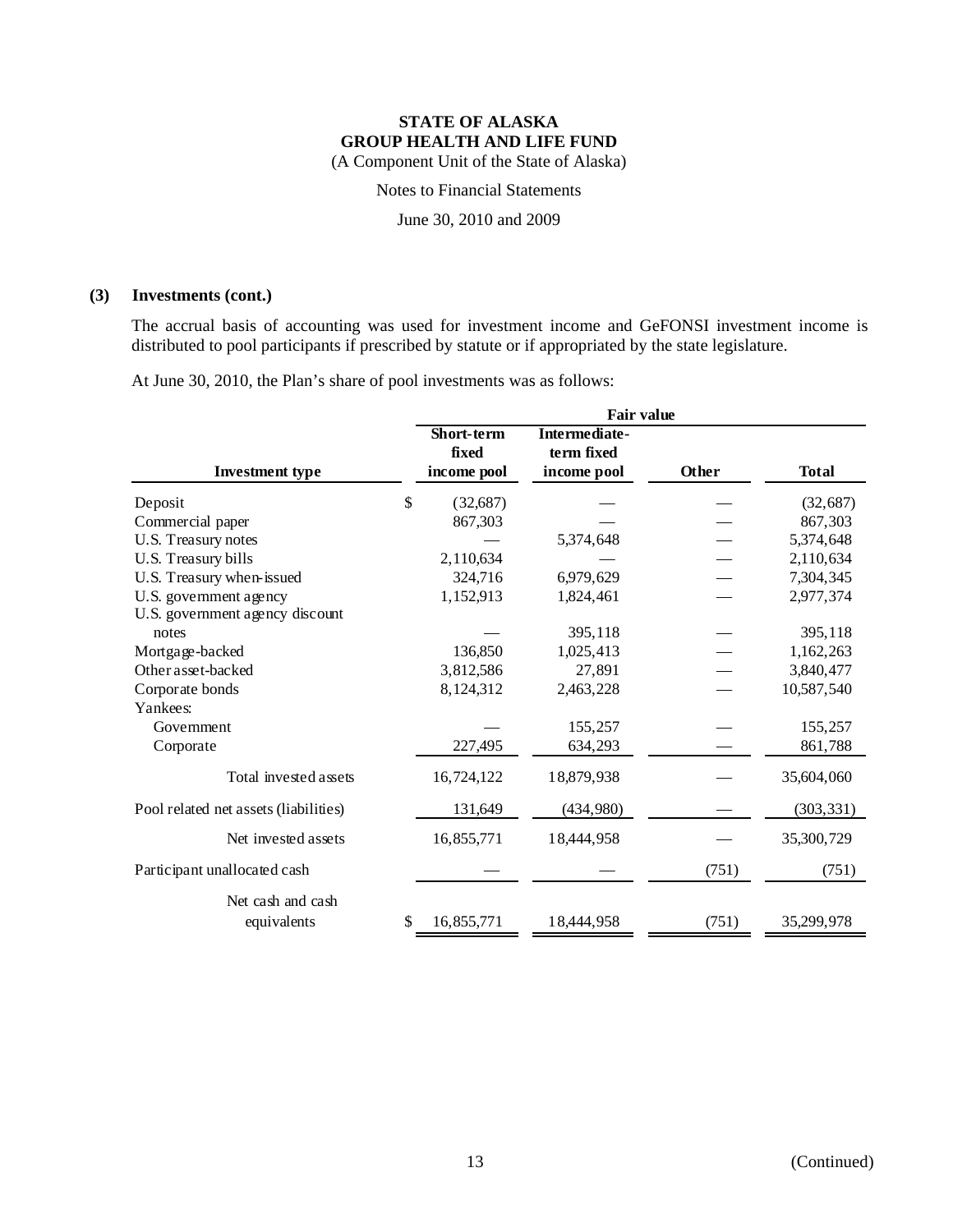Notes to Financial Statements

June 30, 2010 and 2009

#### **(3) Investments (cont.)**

At June 30, 2009, the Plan share of pool investments was as follows:

|                              | <b>Fair value</b> |               |         |              |  |
|------------------------------|-------------------|---------------|---------|--------------|--|
|                              | Short-term        | Intermediate- |         |              |  |
|                              | fixed             | term fixed    |         |              |  |
| <b>Investment type</b>       | income pool       | income pool   | Other   | <b>Total</b> |  |
| Deposit                      | \$<br>54,006      |               |         | 54,006       |  |
| Commercial paper             | 1,083,009         |               |         | 1,083,009    |  |
| U.S. Treasury notes          |                   | 12,136,490    |         | 12,136,490   |  |
| U.S. Treasury bills          | 6,110,302         |               |         | 6,110,302    |  |
| U.S. government agency       | 473,845           | 7,908,896     |         | 8,382,741    |  |
| Mortgage-backed              | 681,594           | 2,506,987     |         | 3,188,581    |  |
| Other asset-backed           | 2,157,815         | 164,845       |         | 2,322,660    |  |
| Corporate bonds              | 5,833,431         | 2,919,890     |         | 8,753,321    |  |
| Yankees:                     |                   |               |         |              |  |
| Government                   |                   | 208,463       |         | 208,463      |  |
| Corporate                    | 1,255,740         | 1,150,228     |         | 2,405,968    |  |
| Total invested assets        | 17,649,742        | 26,995,799    |         | 44,645,541   |  |
| Pool related net assets      | 23,995            | 73,448        |         | 97,443       |  |
| Net invested assets          | 17,673,737        | 27,069,247    |         | 44,742,984   |  |
| Participant unallocated cash |                   |               | (1,811) | (1, 811)     |  |
| Net cash and cash            |                   |               |         |              |  |
| equivalents                  | \$<br>17,673,737  | 27,069,247    | (1,811) | 44,741,173   |  |

#### **(4) Deposit and Investment Risk**

#### *Interest Rate Risk*

Interest rate risk is the risk that changes in interest rates will adversely affect the fair value of an investment.

## *Short–Term Fixed Income Pool*

As a means of limiting its exposure to fair value losses arising from increasing interest rates, Treasury's investment policy limits individual fixed rate securities to fourteen months to maturity or fourteen months expected average life upon purchase. Floating rate securities are limited to three years to maturity or three years expected average life upon purchase. Treasury utilizes the actual maturity date for commercial paper and twelve-month prepay speeds for other securities. At June 30, 2010, the expected average life of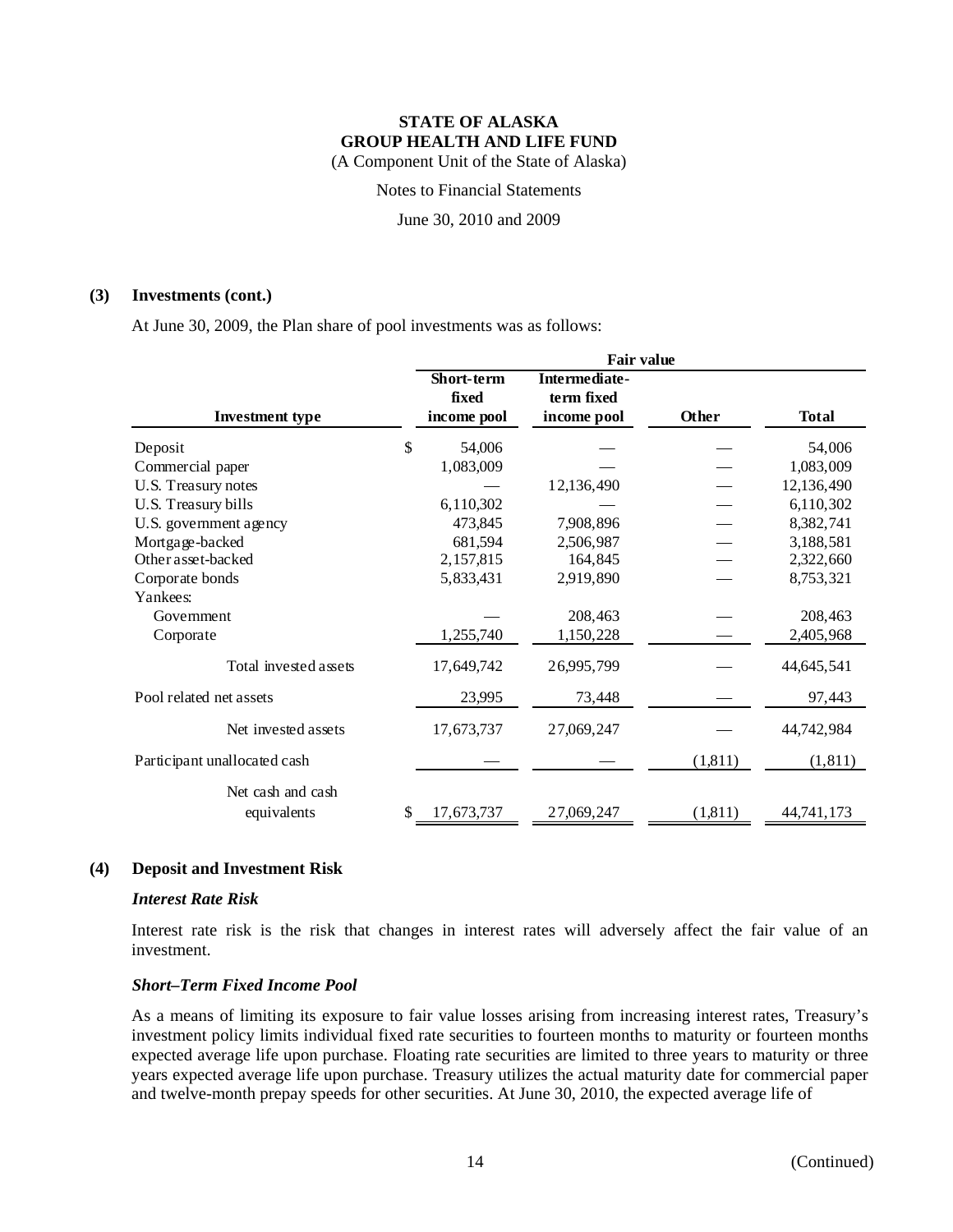# **STATE OF ALASKA GROUP HEALTH AND LIFE FUND**

(A Component Unit of the State of Alaska)

Notes to Financial Statements

June 30, 2010 and 2009

## **(4) Deposit and Investment Risk (cont.)**

individual fixed rate securities range from one day to twenty-nine years and the expected average life of floating rate securities ranged from one day to nine and three-quarters years.

## *Intermediate–Term Fixed Income Pool*

Duration is a measure of interest rate risk. It measures a security's sensitivity to a 100–basis point change in interest rates. The duration of a pool is the average fair value weighted duration of each security in the pool taking into account all related cash flows.

Treasury uses industry–standard analytical software developed by The Yield Book Inc. to calculate effective duration. The software takes into account various possible future interest rates, historical and estimated prepayment rates, call options and other variable cash flows for purposes of the effective duration calculation.

Through its investment policy, Treasury manages its exposure to fair value losses arising from increasing interest rates by limiting the effective duration of the Intermediate-Term Fixed Income Pool portfolio to  $\pm$  20% of the Merrill Lynch 1–5 year Government Bond Index. The effective duration for the Merrill Lynch 1–5 year Government Bond Index at June 30, 2010, was 2.49 years.

At June 30, 2010, the effective duration by investment type was as follows:

|                                     | Intermediate-<br>term fixed |
|-------------------------------------|-----------------------------|
|                                     | income pool                 |
| Corporate bonds                     | 2.24                        |
| Mortgage-backed                     | 1.71                        |
| Other asset-backed                  | 0.65                        |
| U.S. Treasury notes                 | 2.91                        |
| U.S. Tresasury when-issued          | 2.73                        |
| U.S. government agency              | 1.69                        |
| U.S. government agency discount     |                             |
| notes                               | 0.67                        |
| Yankees:                            |                             |
| Corporate                           | 2.65                        |
| Government                          | 1.87                        |
| <b>Portfolio effective duration</b> | 2.47                        |

## *Credit Risk*

Credit risk is the risk that an issuer or other counter party to an investment will not fulfill its obligations.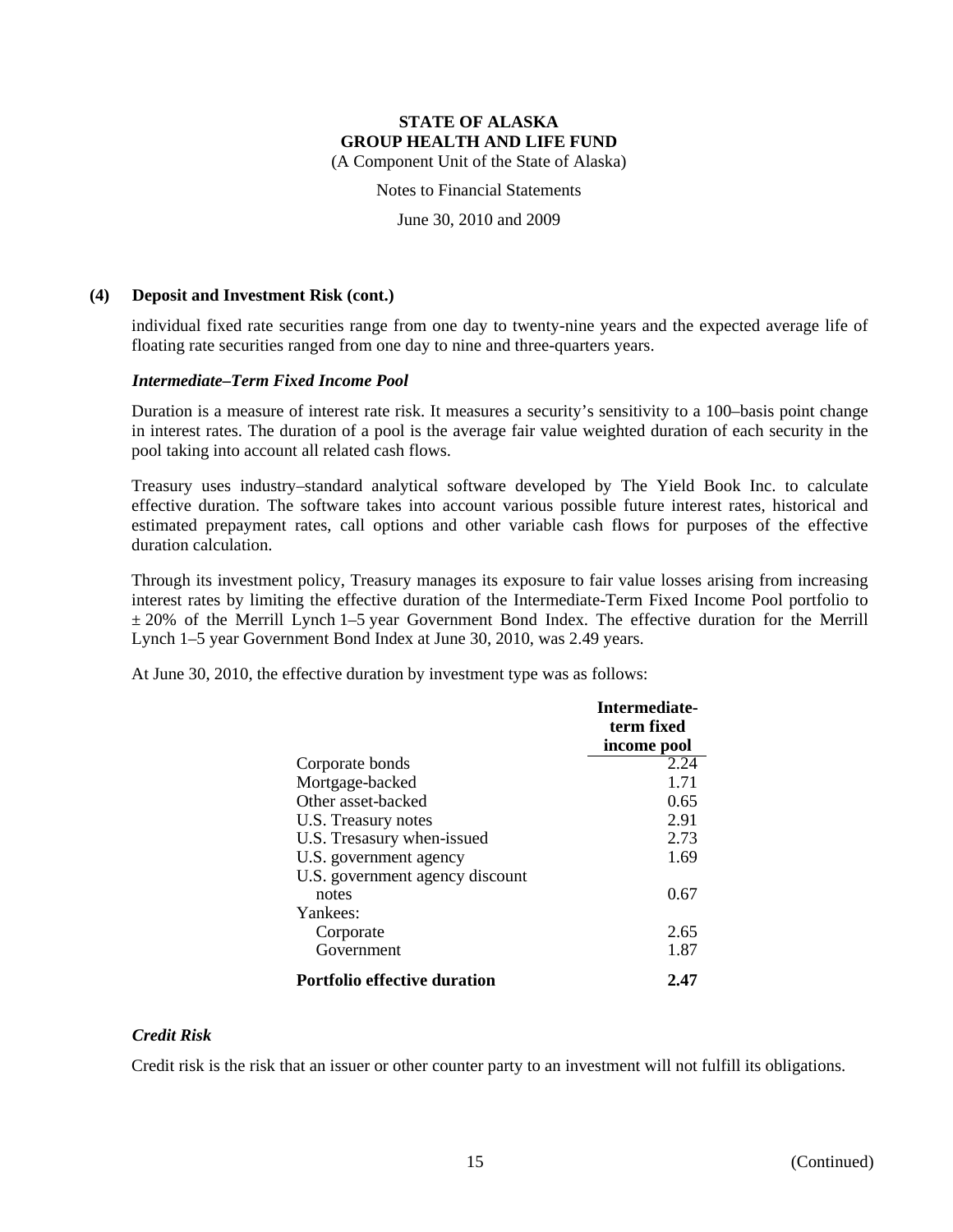Notes to Financial Statements

June 30, 2010 and 2009

## **(4) Deposit and Investment Risk (cont.)**

Treasury's investment policy has the following limitations with regard to credit risk:

Short–term Fixed Income Pool investments are limited to instruments with a long–term credit rating of at least A3 or equivalent and instruments with a short–term credit rating of at least P-1 or equivalent. Asset-backed and nonagency mortgage securities must be rated A3 or equivalent. The A3 rating is defined as the median rating of the following three rating agencies: Standard & Poor's Corporation, Moody's and Fitch. Asset-backed and nonagency mortgage securities may be purchased if only rated by one of these agencies if they are rated AAA.

Intermediate–term Fixed Income Pool investments are limited to securities with a long–term credit rating of at least Baa3 or equivalent and securities with a short–term credit rating of at least P-1 or equivalent. Asset-backed and nonagency mortgage securities must be rated investment grade. The investment grade rating is defined as the median rating of the following three rating agencies: Standard & Poor's Corporation, Moody's and Fitch. Asset-backed and nonagency mortgage securities may be purchased if only rated by one of these agencies if they are rated AAA.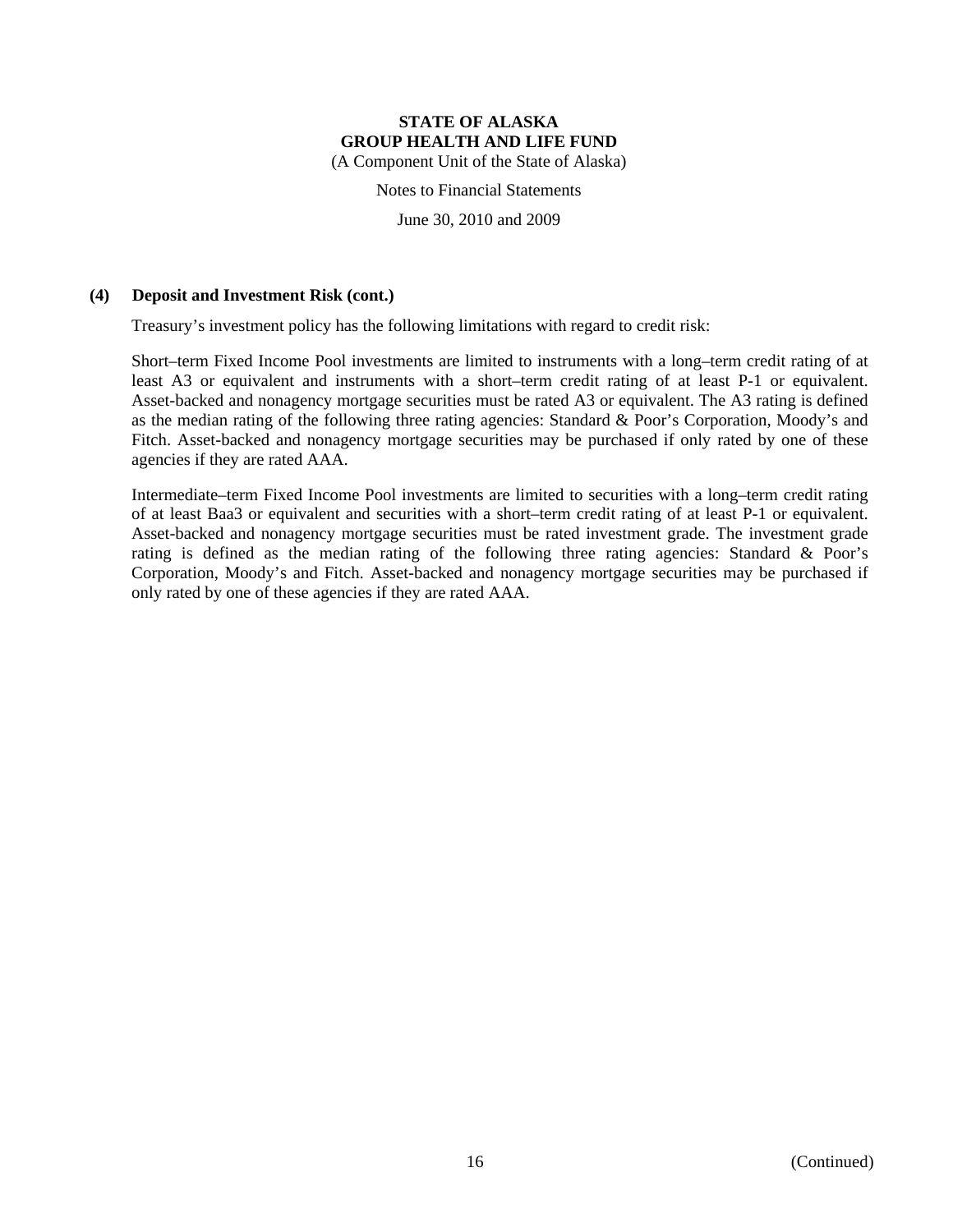Notes to Financial Statements

June 30, 2010 and 2009

## **(4) Deposit and Investment Risk (cont.)**

At June 30, 2010, the State's internally managed pools consisted of investments with credit quality ratings issued by nationally recognized statistical rating organizations as follows (using Standard and Poor's Corporation rating scale):

| <b>Investment type</b>     | <b>Rating</b> | Short-term<br>fixed income<br>pool | Intermediate-<br>term fixed<br>income pool |
|----------------------------|---------------|------------------------------------|--------------------------------------------|
| Commercial paper           | $A-1$         | 1.17%                              | $-$ %                                      |
| Commercial paper           | Not rated     | 4.03                               |                                            |
| Corporate bonds            | <b>AAA</b>    | 41.70                              | 6.53                                       |
| Corporate bonds            | AA            | 1.88                               | 1.78                                       |
| Corporate bonds            | A             | 3.74                               | 2.90                                       |
| Corporate bonds            | <b>BBB</b>    |                                    | 1.12                                       |
| Corporate bonds            | Not rated     | 1.35                               | 0.51                                       |
| Mortgage-backed            | <b>AAA</b>    | 0.79                               | 4.51                                       |
| Mortgage-backed            | AA            |                                    | 0.05                                       |
| Mortgage-backed            | <b>BBB</b>    |                                    | 0.20                                       |
| Mortgage-backed            | Not rated     | 0.03                               | 0.58                                       |
| Other asset-backed         | <b>AAA</b>    | 21.16                              | 0.05                                       |
| Other asset-backed         | AA            |                                    | 0.03                                       |
| Other asset-backed         | A             |                                    | 0.06                                       |
| Other asset-backed         | Not rated     | 1.68                               |                                            |
| U.S. government agency     | <b>AAA</b>    | 1.07                               | 9.47                                       |
| U.S. government agency     | Not rated     | 5.84                               | 0.04                                       |
| U.S. government agency     |               |                                    |                                            |
| Discount notes             | Not rated     |                                    | 2.06                                       |
| <b>U.S. Treasury Bills</b> | <b>AAA</b>    | 12.65                              |                                            |
| U.S. Treasury notes        | <b>AAA</b>    |                                    | 28.02                                      |
| U.S. Treasury when-issued  | AAA           | 1.95                               | 36.40                                      |
| Yankees:                   |               |                                    |                                            |
| Government                 | <b>AAA</b>    |                                    | 0.07                                       |
| Government                 | AA            |                                    | 0.74                                       |
| Corporate                  | <b>AAA</b>    | 0.58                               | 1.81                                       |
| Corporate                  | AA            | 0.20%                              | 0.91%                                      |
| Corporate                  | A             |                                    | 0.46                                       |
| Corporate                  | <b>BBB</b>    |                                    | 0.08                                       |
| Corporate                  | Not rated     | 0.58                               | 0.05                                       |
| No credit exposure         |               | (0.40)                             | 1.57                                       |
|                            |               | 100.00%                            | 100.00%                                    |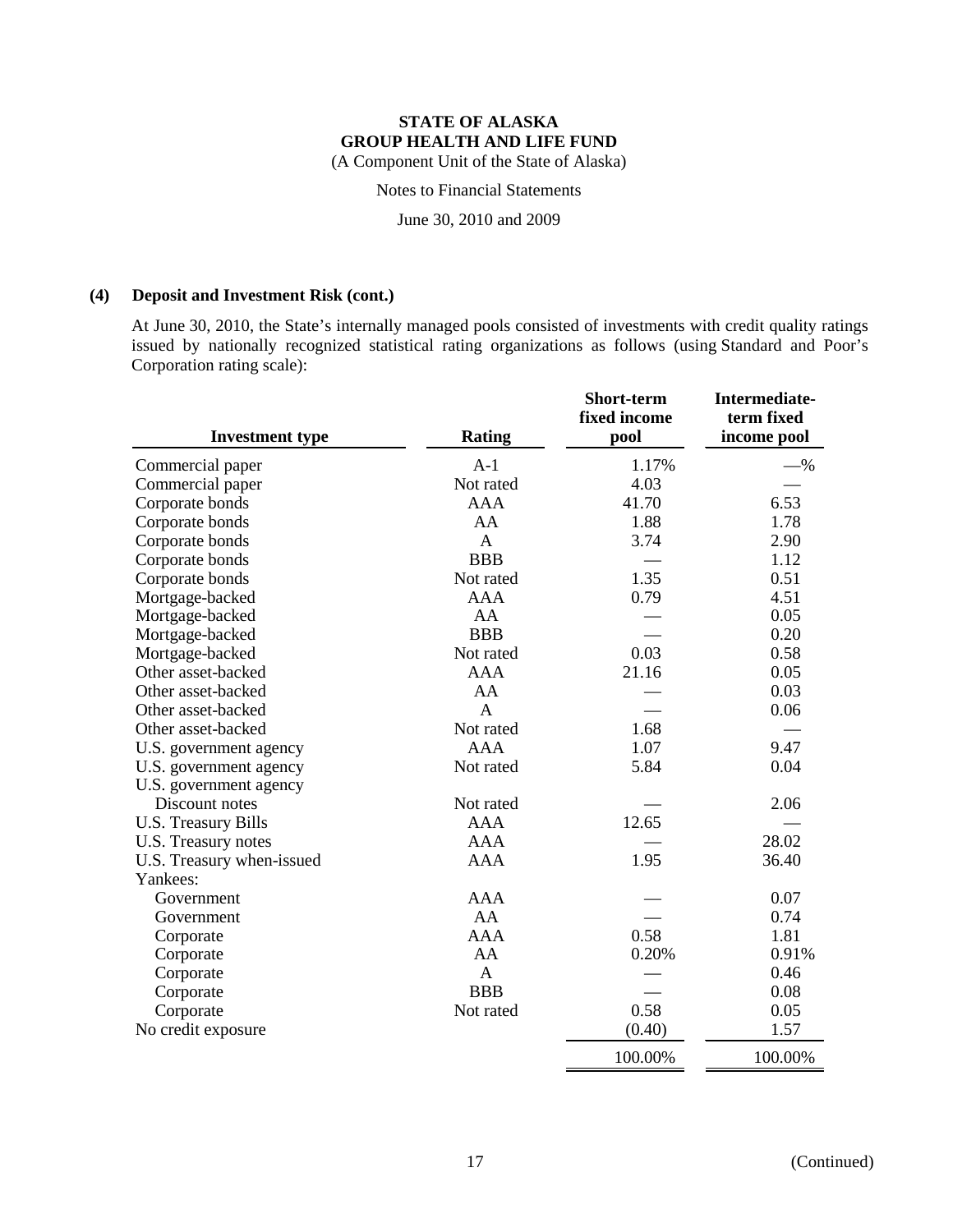Notes to Financial Statements

June 30, 2010 and 2009

## **(4) Deposit and Investment Risk (cont.)**

## *Concentration of Credit Risk*

Treasury's policy with regard to concentration of credit risk is to prohibit the purchase of more than five percent of a pool's holdings in corporate bonds of any one company or affiliated group. Federal National Mortgage Association securities are not classified as corporate bonds.

At June 30, 2010, the Plan had more than five percent of their investments in Federal National Mortgage Association as follows:

|                                       |                   | Percent of<br>total |
|---------------------------------------|-------------------|---------------------|
|                                       | <b>Fair value</b> | investments         |
| Federal National Mortgage Association | 1.896.207         | 5.37%               |

## **(5) Claims Payable**

The liability for claims incurred but not reported represents the estimated amounts necessary to settle all outstanding claims, incurred but not reported (IBNR), as of the balance sheet date. The Plan's reserve estimates are based primarily on historical development patterns adjusted for current trends that would modify past experience. Claims are reevaluated periodically to consider the effects of inflation, claims settlement trends and other economic factors. The process of establishing loss reserves is subject to uncertainties that are normal, recurring and inherent in the healthcare business.